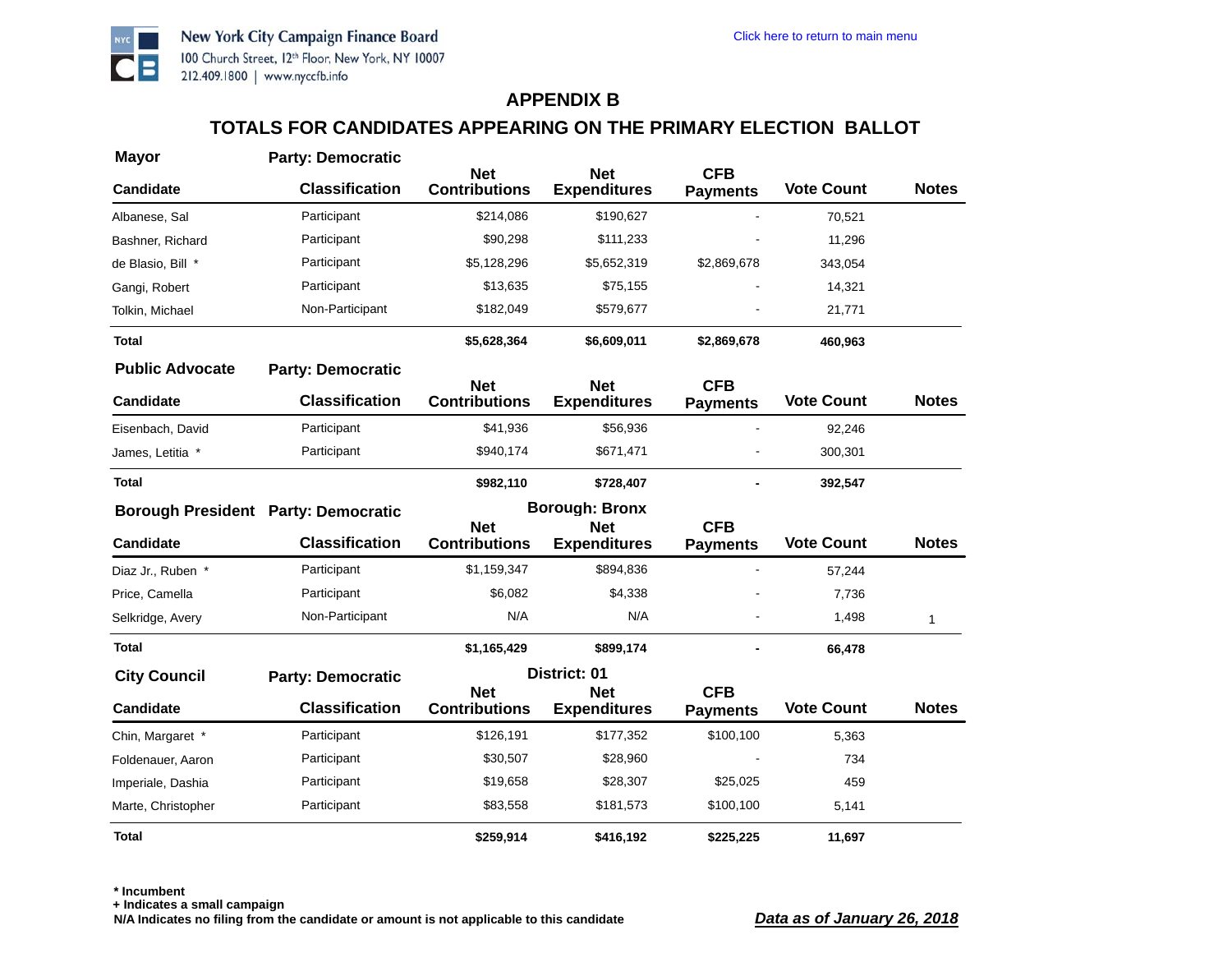

# **TOTALS FOR CANDIDATES APPEARING ON THE PRIMARY ELECTION BALLOT**

| <b>City Council</b> | <b>Party: Democratic</b> | District: 02                       |                                   |                               |                   |              |
|---------------------|--------------------------|------------------------------------|-----------------------------------|-------------------------------|-------------------|--------------|
| <b>Candidate</b>    | <b>Classification</b>    | <b>Net</b><br><b>Contributions</b> | <b>Net</b><br><b>Expenditures</b> | <b>CFB</b><br><b>Payments</b> | <b>Vote Count</b> | <b>Notes</b> |
| Cho, Ronnie         | Non-Participant          | \$151,269                          | \$236,047                         |                               | 1,181             |              |
| Hussein, Erin       | Participant              | \$6,698                            | \$6,100                           |                               | 255               |              |
| Rivera, Carlina     | Participant              | \$188,342                          | \$316,308                         | \$98,592                      | 8,354             |              |
| Sanchez, Jasmin     | Participant              | \$20,158                           | \$20,194                          |                               | 638               |              |
| Silver, Mary        | Participant              | \$110,263                          | \$203,373                         | \$99,264                      | 2,282             |              |
| Vasquez, Jorge      | Participant              | \$42,261                           | \$130,036                         | \$86,160                      | 1,040             |              |
| <b>Total</b>        |                          | \$518,991                          | \$912,058                         | \$284,016                     | 13,750            |              |
| <b>City Council</b> | <b>Party: Democratic</b> |                                    | District: 04                      |                               |                   |              |
| <b>Candidate</b>    | <b>Classification</b>    | <b>Net</b><br><b>Contributions</b> | <b>Net</b><br><b>Expenditures</b> | <b>CFB</b><br><b>Payments</b> | <b>Vote Count</b> | <b>Notes</b> |
| Aronson, Vanessa    | Participant              | \$48,586                           | \$125,727                         | \$78,739                      | 746               |              |
| Castro, Maria       | Participant              | \$24,642                           | \$24,666                          |                               | 503               |              |
| Hartman, Alec       | Participant              | \$30,692                           | \$35,009                          |                               | 109               |              |
| Honig, Rachel       | Participant              | \$63,088                           | \$119,900                         | \$100,100                     | 948               |              |
| Mailman, Jeffrey    | Participant              | \$52,344                           | \$144,569                         | \$91,554                      | 482               |              |
| Powers, Keith       | Participant              | \$128,811                          | \$190,356                         | \$100,100                     | 4,456             |              |
| Schachter, Bessie   | Participant              | \$70,962                           | \$159,528                         | \$94,791                      | 918               |              |
| Shapiro, Barry      | Non-Participant          | +                                  | +                                 |                               | 232               | 1,2          |
| Speranza, Martha    | Participant              | \$188,210                          | \$224,603                         | \$43,102                      | 2,493             |              |
| <b>Total</b>        |                          | \$607,335                          | \$1,024,358                       | \$508,386                     | 10,887            |              |
| <b>City Council</b> | <b>Party: Democratic</b> |                                    | District: 05                      |                               |                   |              |
| <b>Candidate</b>    | <b>Classification</b>    | <b>Net</b><br><b>Contributions</b> | <b>Net</b><br><b>Expenditures</b> | <b>CFB</b><br><b>Payments</b> | <b>Vote Count</b> | <b>Notes</b> |
| Bobilin, Patrick    | Participant              | \$7,427                            | \$8,705                           |                               | 1,044             |              |
| Goodwin, Gwen       | Non-Participant          | \$3,945                            | \$3,836                           |                               | 1,582             |              |
| Kallos, Benjamin *  | Participant              | \$198,544                          | \$153,486                         | \$25,025                      | 7,847             |              |
| Total               |                          | \$209,916                          | \$166,027                         | \$25,025                      | 10,473            |              |

**\* Incumbent**

**+ Indicates a small campaign**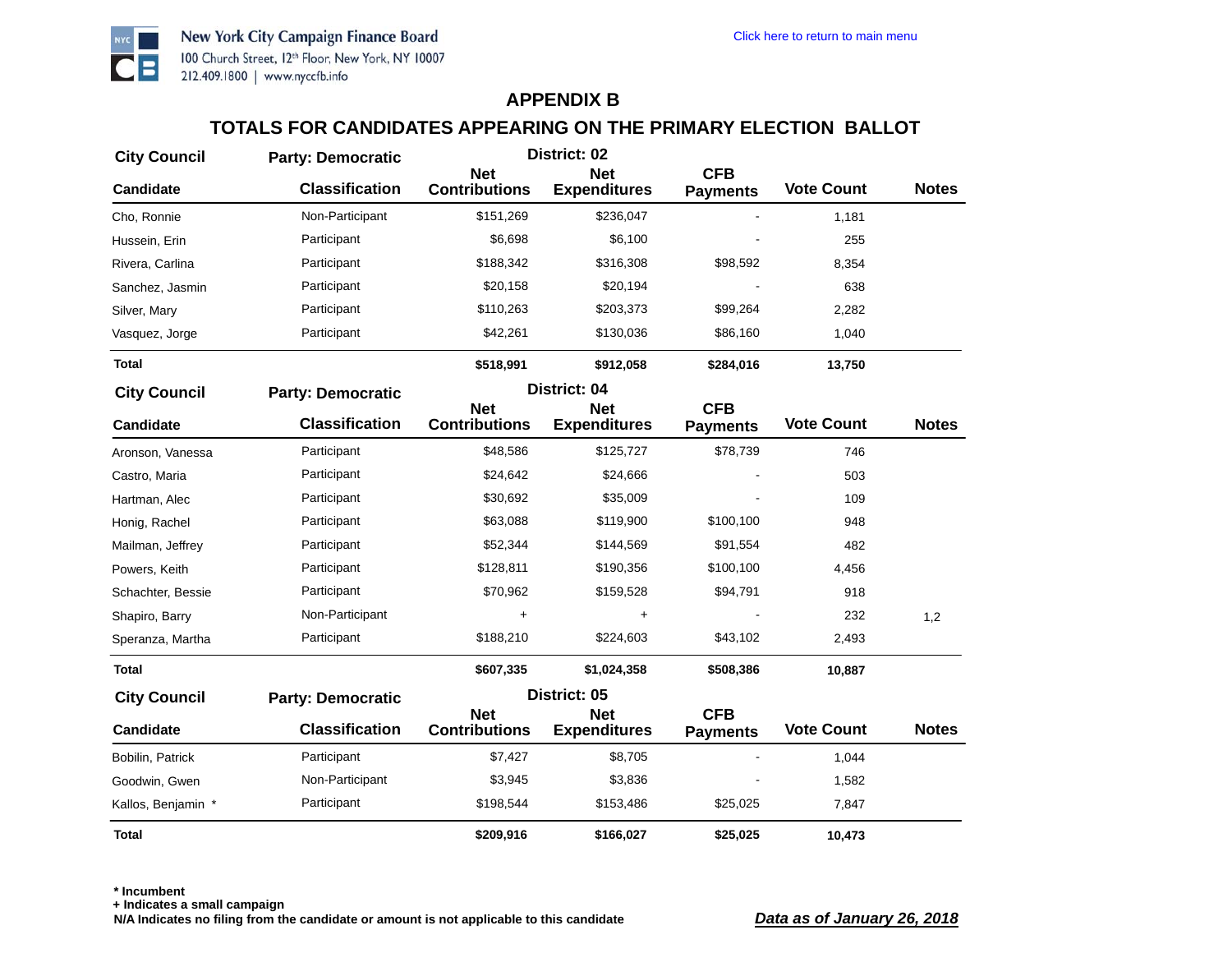

# **TOTALS FOR CANDIDATES APPEARING ON THE PRIMARY ELECTION BALLOT**

| <b>City Council</b>  | <b>Party: Democratic</b> | District: 06                       |                                   |                               |                   |              |
|----------------------|--------------------------|------------------------------------|-----------------------------------|-------------------------------|-------------------|--------------|
| <b>Candidate</b>     | <b>Classification</b>    | <b>Net</b><br><b>Contributions</b> | <b>Net</b><br><b>Expenditures</b> | <b>CFB</b><br><b>Payments</b> | <b>Vote Count</b> | <b>Notes</b> |
| Goodman, Cary        | Participant              | \$12,398                           | \$38,649                          | \$37,570                      | 824               |              |
| Rosenthal, Helen *   | Participant              | \$155,728                          | \$211,712                         | \$100,100                     | 13,529            |              |
| Wymore, Mel          | Participant              | \$90,051                           | \$166,189                         | \$100,100                     | 6,446             |              |
| <b>Total</b>         |                          | \$258,177                          | \$416,550                         | \$237,770                     | 20,799            |              |
| <b>City Council</b>  | <b>Party: Democratic</b> |                                    | District: 07                      |                               |                   |              |
| <b>Candidate</b>     | <b>Classification</b>    | <b>Net</b><br><b>Contributions</b> | <b>Net</b><br><b>Expenditures</b> | <b>CFB</b><br><b>Payments</b> | <b>Vote Count</b> | <b>Notes</b> |
| Levine, Mark *       | Non-Participant          | \$409,024                          | \$344,886                         |                               | 9,286             |              |
| Lopez-Pierre, Thomas | Participant              | \$17,590                           | \$84,375                          | \$99,180                      | 3,179             |              |
| Total                |                          | \$426,614                          | \$429,261                         | \$99,180                      | 12,465            |              |
| <b>City Council</b>  | <b>Party: Democratic</b> |                                    | District: 08                      |                               |                   |              |
| <b>Candidate</b>     | <b>Classification</b>    | <b>Net</b><br><b>Contributions</b> | <b>Net</b><br><b>Expenditures</b> | <b>CFB</b><br><b>Payments</b> | <b>Vote Count</b> | <b>Notes</b> |
| Ayala, Diana         | Participant              | \$98,568                           | \$175,475                         | \$100,100                     | 4,012             |              |
| Mapp, Tamika         | Participant              | \$6,341                            | \$15,816                          |                               | 902               |              |
| Martinez, Israel     | Participant              | \$1,450                            | \$1,076                           |                               | 393               |              |
| Rodriguez, Robert    | Participant              | \$146,533                          | \$191,110                         | \$96,600                      | 3,895             |              |
| <b>Total</b>         |                          | \$252,892                          | \$383,477                         | \$196,700                     | 9,202             |              |
| <b>City Council</b>  | <b>Party: Democratic</b> |                                    | District: 09                      |                               |                   |              |
| <b>Candidate</b>     | <b>Classification</b>    | <b>Net</b><br><b>Contributions</b> | <b>Net</b><br><b>Expenditures</b> | <b>CFB</b><br><b>Payments</b> | <b>Vote Count</b> | <b>Notes</b> |
| Cleare, Cordell      | Participant              | \$15,590                           | \$78,706                          | \$60,906                      | 2,670             |              |
| Gray, Tyson-Lord     | Participant              | \$23,515                           | \$45,801                          | \$38,490                      | 1,275             |              |
| Holland, Marvin      | Participant              | \$40,817                           | \$110,473                         | \$53,910                      | 2,997             |              |
| Perkins, Bill *      | Participant              | \$43,511                           | \$102,821                         | \$59,736                      | 7,630             |              |
| Spruill, Marvin      | Participant              | \$1,070                            | \$1,024                           |                               | 360               |              |
| Tajiddin, Julius     | Non-Participant          | N/A                                | N/A                               |                               | 297               | 1            |
| Total                |                          | \$124,503                          | \$338,825                         | \$213,042                     | 15,229            |              |

**\* Incumbent**

**+ Indicates a small campaign**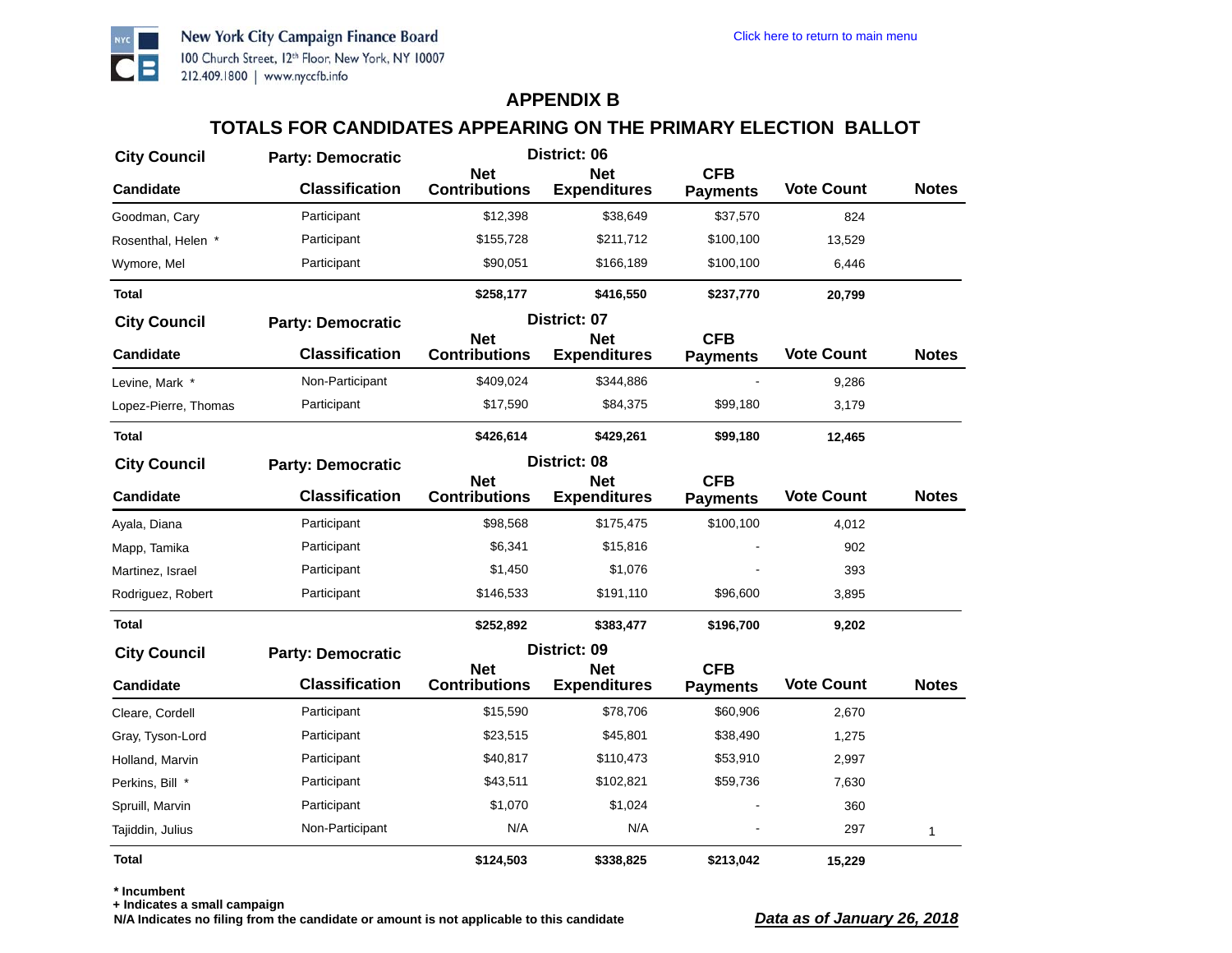

#### **TOTALS FOR CANDIDATES APPEARING ON THE PRIMARY ELECTION BALLOT**

| <b>City Council</b>      | <b>Party: Democratic</b> | District: 10                       |                                   |                               |                   |              |
|--------------------------|--------------------------|------------------------------------|-----------------------------------|-------------------------------|-------------------|--------------|
| Candidate                | <b>Classification</b>    | <b>Net</b><br><b>Contributions</b> | <b>Net</b><br><b>Expenditures</b> | <b>CFB</b><br><b>Payments</b> | <b>Vote Count</b> | <b>Notes</b> |
| Castellanos, Francesca   | Non-Participant          | +                                  | +                                 |                               | 885               | 1,2          |
| Perez, Josue             | Participant              | \$11,037                           | \$52,261                          | \$41,712                      | 3,740             |              |
| Rodriguez, Ydanis *      | Participant              | \$255,623                          | \$200,957                         |                               | 7,474             |              |
| Total                    |                          | \$266,660                          | \$253,218                         | \$41,712                      | 12,099            |              |
| <b>City Council</b>      | <b>Party: Democratic</b> |                                    | District: 12                      |                               |                   |              |
| <b>Candidate</b>         | <b>Classification</b>    | <b>Net</b><br><b>Contributions</b> | <b>Net</b><br><b>Expenditures</b> | <b>CFB</b><br><b>Payments</b> | <b>Vote Count</b> | <b>Notes</b> |
| Gordon, Karree-Lyn       | Participant              | \$4,777                            | \$5,513                           |                               | 513               |              |
| Hamilton-Johnson, Pamela | Participant              | \$5,903                            | \$41,142                          | \$34,668                      | 3,167             |              |
| King, Andrew *           | Non-Participant          | \$144,961                          | \$161,957                         |                               | 7,936             |              |
| Total                    |                          | \$155,641                          | \$208,612                         | \$34,668                      | 11,616            |              |
| <b>City Council</b>      | <b>Party: Democratic</b> |                                    | District: 13                      |                               |                   |              |
| <b>Candidate</b>         | <b>Classification</b>    | <b>Net</b><br><b>Contributions</b> | <b>Net</b><br><b>Expenditures</b> | <b>CFB</b><br><b>Payments</b> | <b>Vote Count</b> | <b>Notes</b> |
| Doyle, John              | Participant              | \$90,383                           | \$169,572                         | \$99,511                      | 1,728             |              |
| Gjonaj, Mark             | Non-Participant          | \$786,504                          | \$1,047,410                       |                               | 3,503             |              |
| Ortiz, Victor            | Participant              | \$1,568                            | \$2,090                           |                               | 481               |              |
| Sementilli, Egidio       | Participant              | \$11,215                           | \$10,903                          |                               | 270               |              |
| Velazquez, Marjorie      | Participant              | \$131,573                          | \$231,725                         | \$100,100                     | 3,113             |              |
| Total                    |                          | \$1,021,243                        | \$1,461,700                       | \$199,611                     | 9,095             |              |
| <b>City Council</b>      | <b>Party: Democratic</b> |                                    | District: 14                      |                               |                   |              |
| <b>Candidate</b>         | <b>Classification</b>    | <b>Net</b><br><b>Contributions</b> | <b>Net</b><br><b>Expenditures</b> | <b>CFB</b><br><b>Payments</b> | <b>Vote Count</b> | <b>Notes</b> |
| Abreu, Randy             | Participant              | \$68,883                           | \$155,811                         | \$100,100                     | 2,456             |              |
| Cabrera, Fernando *      | Participant              | \$118,767                          | \$126,132                         | \$16,490                      | 3,898             |              |
| Perdomo, Felix           | Participant              | \$15,477                           | \$116,583                         | \$74,214                      | 710               |              |
| Total                    |                          | \$203,127                          | \$398,526                         | \$190,804                     | 7,064             |              |

**+ Indicates a small campaign**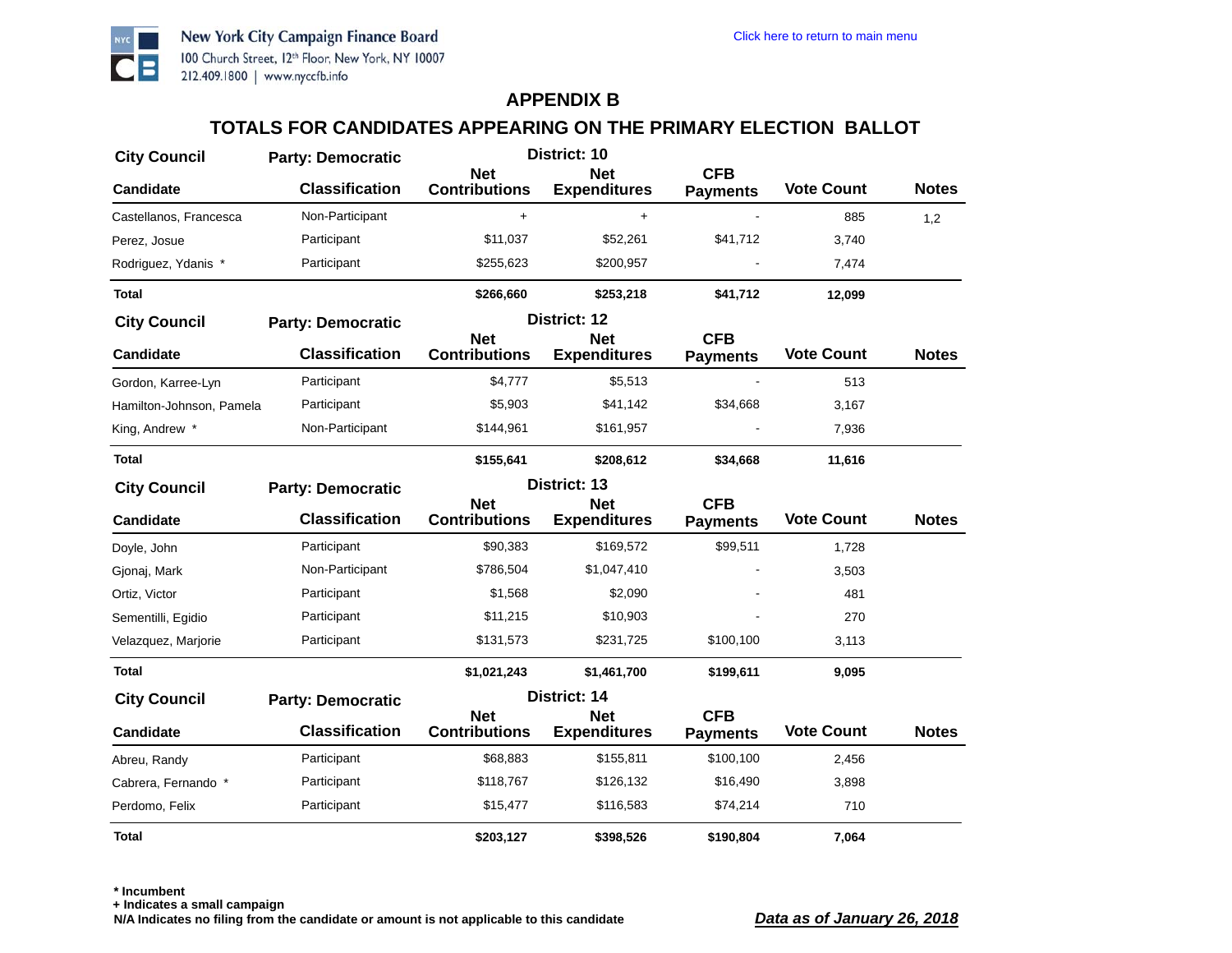

# **TOTALS FOR CANDIDATES APPEARING ON THE PRIMARY ELECTION BALLOT**

| <b>City Council</b>      | <b>Party: Democratic</b> |                                    | District: 17                      |                               |                   |              |
|--------------------------|--------------------------|------------------------------------|-----------------------------------|-------------------------------|-------------------|--------------|
| <b>Candidate</b>         | <b>Classification</b>    | <b>Net</b><br><b>Contributions</b> | <b>Net</b><br><b>Expenditures</b> | <b>CFB</b><br><b>Payments</b> | <b>Vote Count</b> | <b>Notes</b> |
| Hines, Helen             | Participant              | \$10,254                           | \$38,971                          | \$38,089                      | 1,835             |              |
| Salamanca, Jr., Rafael * | Non-Participant          | \$222,655                          | \$136,018                         |                               | 4,840             |              |
| <b>Total</b>             |                          | \$232,909                          | \$174,989                         | \$38,089                      | 6,675             |              |
| <b>City Council</b>      | <b>Party: Democratic</b> |                                    | District: 18                      |                               |                   |              |
| <b>Candidate</b>         | <b>Classification</b>    | <b>Net</b><br><b>Contributions</b> | <b>Net</b><br><b>Expenditures</b> | <b>CFB</b><br><b>Payments</b> | <b>Vote Count</b> | <b>Notes</b> |
| Beltzer, Michael         | Participant              | \$20,842                           | \$89,052                          | \$71,500                      | 1,282             |              |
| Diaz, Sr., Ruben         | Non-Participant          | \$151,712                          | \$123,070                         |                               | 4,017             |              |
| Farias, Amanda           | Participant              | \$48,195                           | \$121,129                         | \$85,487                      | 1,991             |              |
| Garcia, Elvin            | Participant              | \$66,761                           | \$125,639                         | \$100,009                     | 1,397             |              |
| Moore, William           | Participant              | \$120                              | \$267                             |                               | 842               |              |
| Total                    |                          | \$287,630                          | \$459,157                         | \$256,996                     | 9,529             |              |
| <b>City Council</b>      | <b>Party: Democratic</b> |                                    | District: 19                      |                               |                   |              |
| <b>Candidate</b>         | <b>Classification</b>    | <b>Net</b><br><b>Contributions</b> | <b>Net</b><br><b>Expenditures</b> | <b>CFB</b><br><b>Payments</b> | <b>Vote Count</b> | <b>Notes</b> |
| Graziano, Paul           | Participant              | \$25,025                           | \$112,777                         | \$100,100                     | 2,596             |              |
| Vallone, Paul *          | Participant              | \$147,080                          | \$207,856                         | \$100,100                     | 3,192             |              |
| Total                    |                          | \$172,105                          | \$320,633                         | \$200,200                     | 5,788             |              |
| <b>City Council</b>      | <b>Party: Democratic</b> |                                    | District: 20                      |                               |                   |              |
| <b>Candidate</b>         | <b>Classification</b>    | <b>Net</b><br><b>Contributions</b> | <b>Net</b><br><b>Expenditures</b> | <b>CFB</b><br><b>Payments</b> | <b>Vote Count</b> | <b>Notes</b> |
| Koo, Peter *             | Non-Participant          | \$307,586                          | \$412,896                         |                               | 3,822             |              |
| Tan, Alison              | Participant              | \$111,306                          | \$196,885                         | \$98,790                      | 2,719             |              |
| <b>Total</b>             |                          | \$418,892                          | \$609,781                         | \$98,790                      | 6,541             |              |
| <b>City Council</b>      | <b>Party: Democratic</b> |                                    | District: 21                      |                               |                   |              |
| <b>Candidate</b>         | <b>Classification</b>    | <b>Net</b><br><b>Contributions</b> | <b>Net</b><br><b>Expenditures</b> | <b>CFB</b><br><b>Payments</b> | <b>Vote Count</b> | <b>Notes</b> |
| Monserrate, Hiram        | Participant              | \$73,526                           | \$182,603                         | \$100,100                     | 2,937             |              |

**\* Incumbent**

**+ Indicates a small campaign**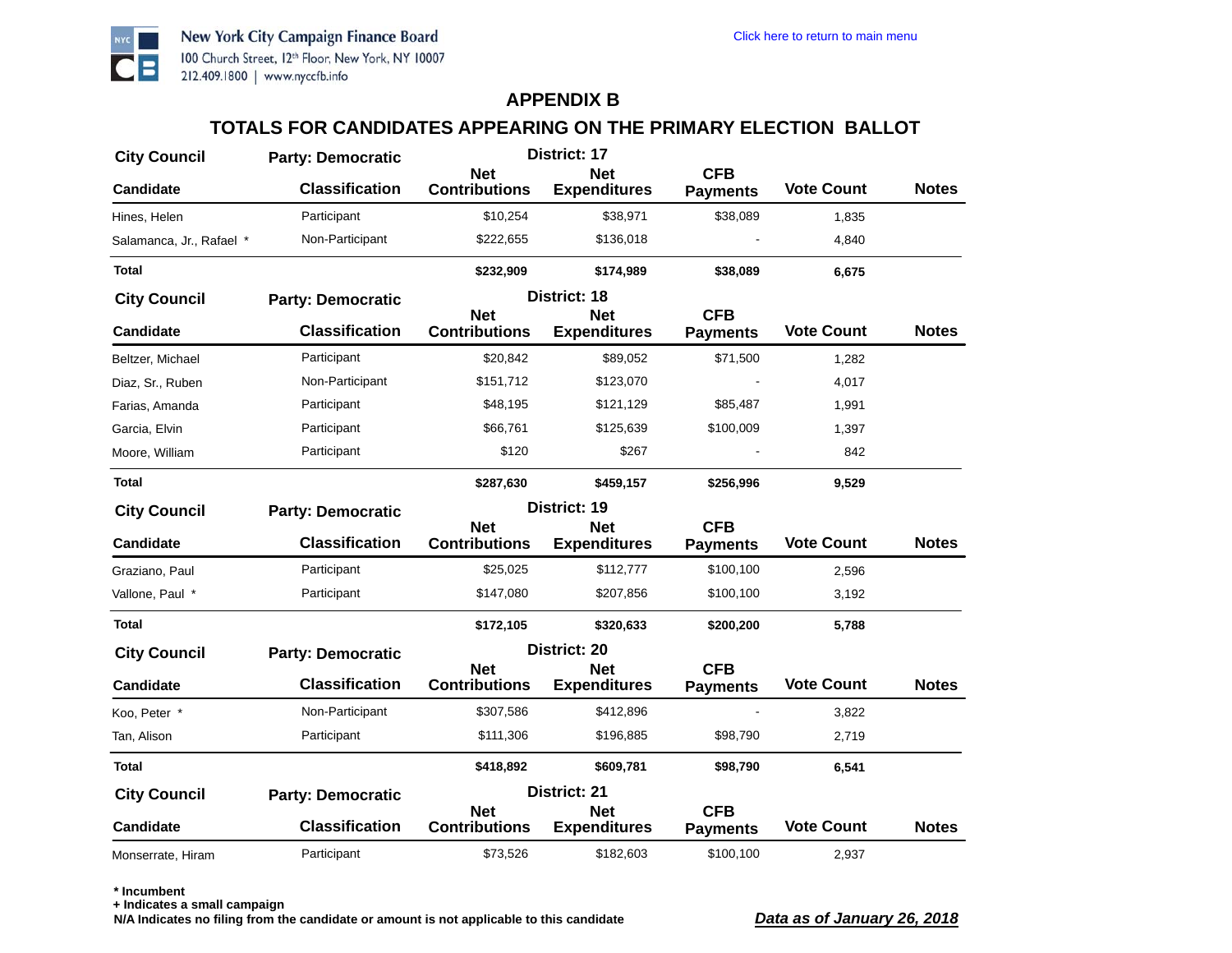

# **TOTALS FOR CANDIDATES APPEARING ON THE PRIMARY ELECTION BALLOT**

| <b>City Council</b> | <b>Party: Democratic</b> |                                    | District: 21                      |                               |                   |              |
|---------------------|--------------------------|------------------------------------|-----------------------------------|-------------------------------|-------------------|--------------|
| <b>Candidate</b>    | <b>Classification</b>    | <b>Net</b><br><b>Contributions</b> | <b>Net</b><br><b>Expenditures</b> | <b>CFB</b><br><b>Payments</b> | <b>Vote Count</b> | <b>Notes</b> |
| Moya, Francisco     | Participant              | \$136,859                          | \$211,975                         | \$100,100                     | 3,654             |              |
| <b>Total</b>        |                          | \$210,385                          | \$394,578                         | \$200,200                     | 6,591             |              |
| <b>City Council</b> | <b>Party: Democratic</b> |                                    | District: 23                      |                               |                   |              |
| <b>Candidate</b>    | <b>Classification</b>    | <b>Net</b><br><b>Contributions</b> | <b>Net</b><br><b>Expenditures</b> | <b>CFB</b><br><b>Payments</b> | <b>Vote Count</b> | <b>Notes</b> |
| Grodenchik, Barry * | Non-Participant          | \$98,925                           | \$27,559                          |                               | 4,639             |              |
| Itteera, Benny      | Non-Participant          | \$16,360                           | \$15,727                          |                               | 1,183             |              |
| Total               |                          | \$115,285                          | \$43,286                          |                               | 5,822             |              |
| <b>City Council</b> | <b>Party: Democratic</b> |                                    | District: 24                      |                               |                   |              |
| <b>Candidate</b>    | <b>Classification</b>    | <b>Net</b><br><b>Contributions</b> | <b>Net</b><br><b>Expenditures</b> | <b>CFB</b><br><b>Payments</b> | <b>Vote Count</b> | <b>Notes</b> |
| Lancman, Rory *     | Non-Participant          | \$428,599                          | \$54,369                          |                               | 3,906             |              |
| Rahman, Mohammad    | Participant              | \$20,557                           | \$115,928                         | \$93,036                      | 2,299             |              |
| <b>Total</b>        |                          | \$449,156                          | \$170,297                         | \$93,036                      | 6,205             |              |
| <b>City Council</b> | <b>Party: Democratic</b> |                                    | District: 27                      |                               |                   |              |
| <b>Candidate</b>    | <b>Classification</b>    | <b>Net</b><br><b>Contributions</b> | <b>Net</b><br><b>Expenditures</b> | <b>CFB</b><br><b>Payments</b> | <b>Vote Count</b> | <b>Notes</b> |
| Miller, I. Daneek * | Participant              | \$94,023                           | \$103,080                         | \$100,100                     | 8,119             |              |
| Rivers, Anthony     | Participant              | \$7,934                            | \$23,022                          | \$21,792                      | 2,237             |              |
| Total               |                          | \$101,957                          | \$126,102                         | \$121,892                     | 10,356            |              |
| <b>City Council</b> | <b>Party: Democratic</b> |                                    | District: 28                      |                               |                   |              |
| <b>Candidate</b>    | <b>Classification</b>    | <b>Net</b><br><b>Contributions</b> | <b>Net</b><br><b>Expenditures</b> | <b>CFB</b><br><b>Payments</b> | <b>Vote Count</b> | <b>Notes</b> |
| Adams, Adrienne     | Participant              | \$104,858                          | \$188,406                         | \$88,932                      | 3,499             |              |
| David, Richard      | Participant              | \$44,800                           | \$202,779                         | \$95,095                      | 2,822             |              |
| Powell, Hettie      | Participant              | \$58,062                           | \$145,607                         | \$100,100                     | 2,589             |              |
| <b>Total</b>        |                          | \$207,720                          | \$536,792                         | \$284,127                     | 8,910             |              |

**\* Incumbent**

**+ Indicates a small campaign**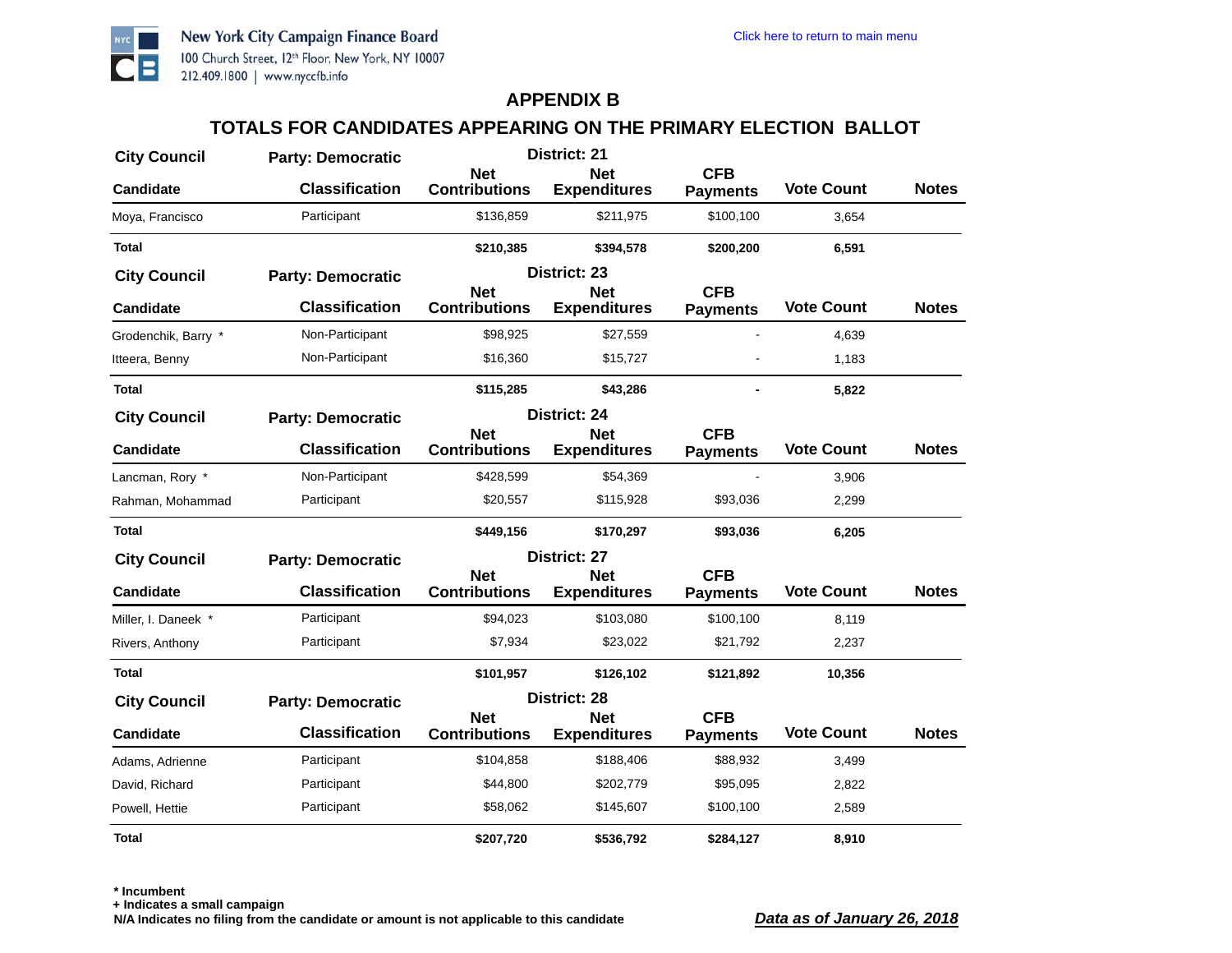

# **TOTALS FOR CANDIDATES APPEARING ON THE PRIMARY ELECTION BALLOT**

| <b>City Council</b>  | <b>Party: Democratic</b> | District: 30                       |                                   |                               |                   |              |
|----------------------|--------------------------|------------------------------------|-----------------------------------|-------------------------------|-------------------|--------------|
| <b>Candidate</b>     | <b>Classification</b>    | <b>Net</b><br><b>Contributions</b> | <b>Net</b><br><b>Expenditures</b> | <b>CFB</b><br><b>Payments</b> | <b>Vote Count</b> | <b>Notes</b> |
| Crowley, Elizabeth * | Non-Participant          | \$473,553                          | \$236,614                         |                               | 3,621             |              |
| Holden, Robert       | Participant              | \$55,157                           | \$91,897                          | \$100,100                     | 2,050             |              |
| <b>Total</b>         |                          | \$528,710                          | \$328,511                         | \$100,100                     | 5,671             |              |
| <b>City Council</b>  | <b>Party: Democratic</b> |                                    | District: 32                      |                               |                   |              |
| <b>Candidate</b>     | <b>Classification</b>    | <b>Net</b><br><b>Contributions</b> | <b>Net</b><br><b>Expenditures</b> | <b>CFB</b><br><b>Payments</b> | <b>Vote Count</b> | <b>Notes</b> |
| Ruiz, William        | Participant              | \$12,141                           | \$92,329                          | \$25,025                      | 1,329             |              |
| Scala, Michael       | Participant              | \$12,273                           | \$43,011                          | \$41,406                      | 2,319             |              |
| Sheikh, Helal        | Participant              | \$25,326                           | \$109,660                         | \$96,934                      | 1,587             |              |
| <b>Total</b>         |                          | \$49,740                           | \$245,000                         | \$163,365                     | 5,235             |              |
| <b>City Council</b>  | <b>Party: Democratic</b> |                                    | District: 34                      |                               |                   |              |
| <b>Candidate</b>     | <b>Classification</b>    | <b>Net</b><br><b>Contributions</b> | <b>Net</b><br><b>Expenditures</b> | <b>CFB</b><br><b>Payments</b> | <b>Vote Count</b> | <b>Notes</b> |
| Reynoso, Antonio *   | Participant              | \$125,595                          | \$241,015                         | \$96,133                      | 6,710             |              |
| Torres, Tommy        | Participant              | \$77,453                           | \$73,944                          | \$94,368                      | 3,765             |              |
| <b>Total</b>         |                          | \$203,048                          | \$314,959                         | \$190,501                     | 10,475            |              |
| <b>City Council</b>  | <b>Party: Democratic</b> |                                    | District: 35                      |                               |                   |              |
| <b>Candidate</b>     | <b>Classification</b>    | <b>Net</b><br><b>Contributions</b> | <b>Net</b><br><b>Expenditures</b> | <b>CFB</b><br><b>Payments</b> | <b>Vote Count</b> | <b>Notes</b> |
| Cumbo, Laurie *      | Participant              | \$121,758                          | \$213,397                         | \$97,850                      | 10,421            |              |
| Fox, Ede             | Participant              | \$83,349                           | \$173,078                         | \$100,100                     | 7,549             |              |
| Total                |                          | \$205,107                          | \$386,475                         | \$197,950                     | 17,970            |              |
| <b>City Council</b>  | <b>Party: Green</b>      |                                    | District: 35                      |                               |                   |              |
| <b>Candidate</b>     | <b>Classification</b>    | <b>Net</b><br><b>Contributions</b> | <b>Net</b><br><b>Expenditures</b> | <b>CFB</b><br><b>Payments</b> | <b>Vote Count</b> | <b>Notes</b> |
| Brisport, Jabari     | Participant              | \$27,022                           | \$30,393                          | \$5,000                       | 113               |              |
| Hutchins, Scott      | Non-Participant          | $\ddot{}$                          | $\ddot{}$                         |                               | 6                 | 1,2          |
| <b>Total</b>         |                          | \$27.022                           | \$30,393                          | \$5.000                       | 119               |              |

**\* Incumbent**

**+ Indicates a small campaign**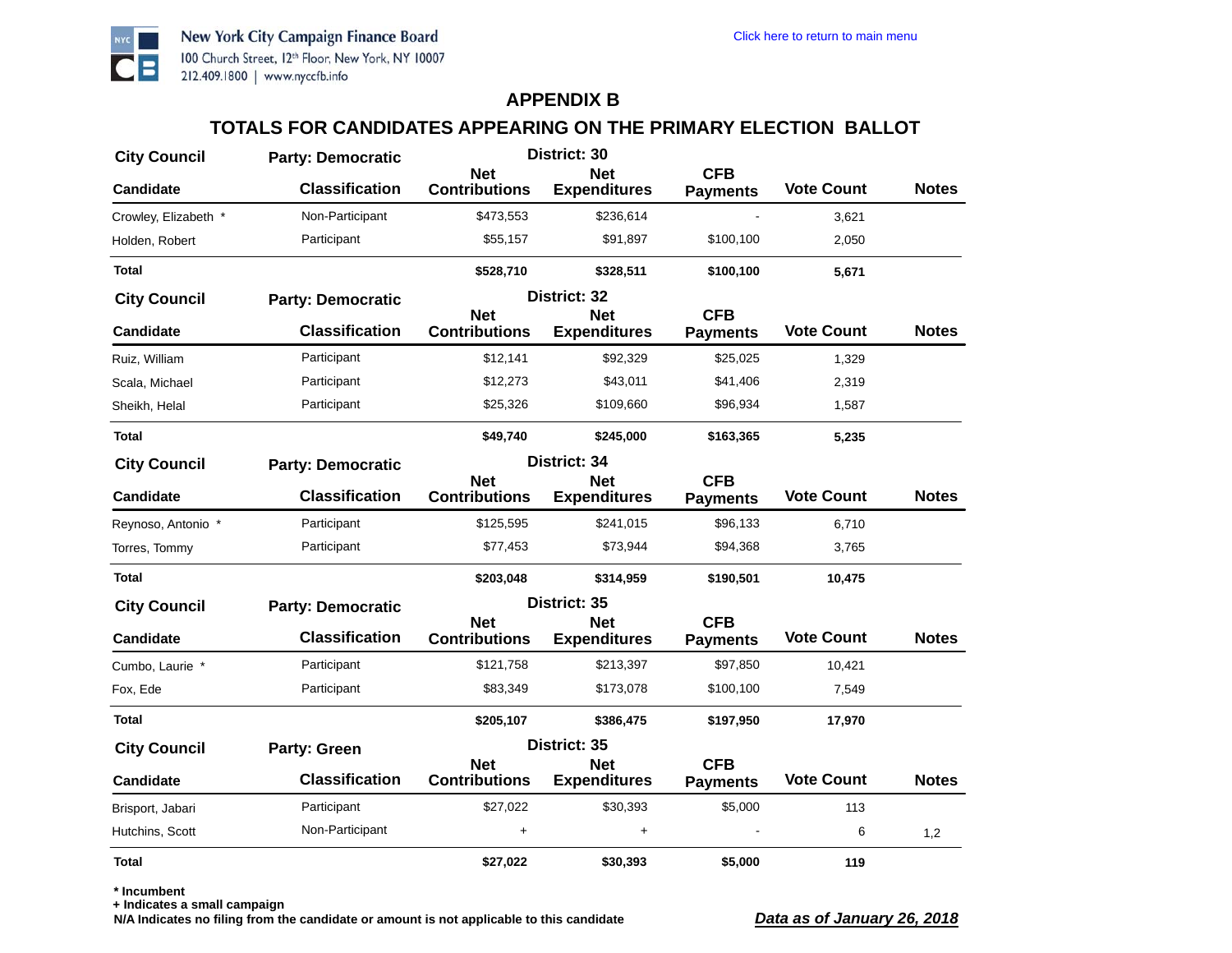

# **TOTALS FOR CANDIDATES APPEARING ON THE PRIMARY ELECTION BALLOT**

| <b>City Council</b>         | <b>Party: Democratic</b> | District: 38                       |                                   |                               |                   |              |
|-----------------------------|--------------------------|------------------------------------|-----------------------------------|-------------------------------|-------------------|--------------|
| <b>Candidate</b>            | <b>Classification</b>    | <b>Net</b><br><b>Contributions</b> | <b>Net</b><br><b>Expenditures</b> | <b>CFB</b><br><b>Payments</b> | <b>Vote Count</b> | <b>Notes</b> |
| Gonzalez, Sara              | Participant              | \$68,475                           | \$185,024                         | \$87,180                      | 524               |              |
| Menchaca, Carlos *          | Participant              | \$112,577                          | \$169,833                         | \$99,575                      | 4,176             |              |
| Miao, Chris                 | Participant              | \$29,456                           | \$115,204                         |                               | 775               |              |
| Ortiz, Felix                | Participant              | \$90,021                           | \$201,548                         | \$97,894                      | 2,828             |              |
| Valdes, Delvis              | Participant              | \$48,155                           | \$113,860                         | \$89,076                      | 292               |              |
| <b>Total</b>                |                          | \$348,684                          | \$785,469                         | \$373,725                     | 8,595             |              |
| <b>City Council</b>         | <b>Party: Democratic</b> |                                    | District: 40                      |                               |                   |              |
| <b>Candidate</b>            | <b>Classification</b>    | <b>Net</b><br><b>Contributions</b> | <b>Net</b><br><b>Expenditures</b> | <b>CFB</b><br><b>Payments</b> | <b>Vote Count</b> | <b>Notes</b> |
| Berkley, Jennifer           | Participant              | \$5,787                            | \$8,509                           |                               | 877               |              |
| Cunningham, Brian-Christoph | Participant              | \$49,665                           | \$71,899                          | \$25,025                      | 4,103             |              |
| Eugene, Mathieu *           | Participant              | \$101,968                          | \$67,879                          |                               | 5,560             |              |
| Raymond, Pia                | Participant              | \$34,238                           | \$158,152                         | \$94,392                      | 3,064             |              |
| Total                       |                          | \$191,658                          | \$306,439                         | \$119,417                     | 13,604            |              |
| <b>City Council</b>         | <b>Party: Democratic</b> |                                    | District: 41                      |                               |                   |              |
| <b>Candidate</b>            | <b>Classification</b>    | <b>Net</b><br><b>Contributions</b> | <b>Net</b><br><b>Expenditures</b> | <b>CFB</b><br><b>Payments</b> | <b>Vote Count</b> | <b>Notes</b> |
| Ampry-Samuel, Alicka        | Participant              | \$107,848                          | \$177,945                         | \$100,100                     | 3,385             |              |
| Antoine, Royston            | Participant              | \$3,860                            | \$4,825                           |                               | 620               |              |
| Butler, Henry               | Participant              | \$81,503                           | \$182,826                         | \$100,100                     | 2,389             |              |
| Cox, Leopold                | Participant              | \$11,969                           | \$12,489                          |                               | 313               |              |
| Jordan, Victor              | Participant              | \$12,257                           | \$4,876                           |                               | 572               |              |
| King, Moreen                | Participant              | \$30,047                           | \$63,386                          | \$36,288                      | 922               |              |
| Miller, David               | Non-Participant          | N/A                                | N/A                               |                               | 527               | $\mathbf{1}$ |
| Olivera, Deidre             | Participant              | \$32,963                           | \$66,476                          | \$55,008                      | 879               |              |
| Provost, Cory               | Participant              | \$23,699                           | \$123,520                         | \$100,100                     | 1,214             |              |
| Total                       |                          | \$304,146                          | \$636,343                         | \$391,596                     | 10,821            |              |

**\* Incumbent**

**+ Indicates a small campaign**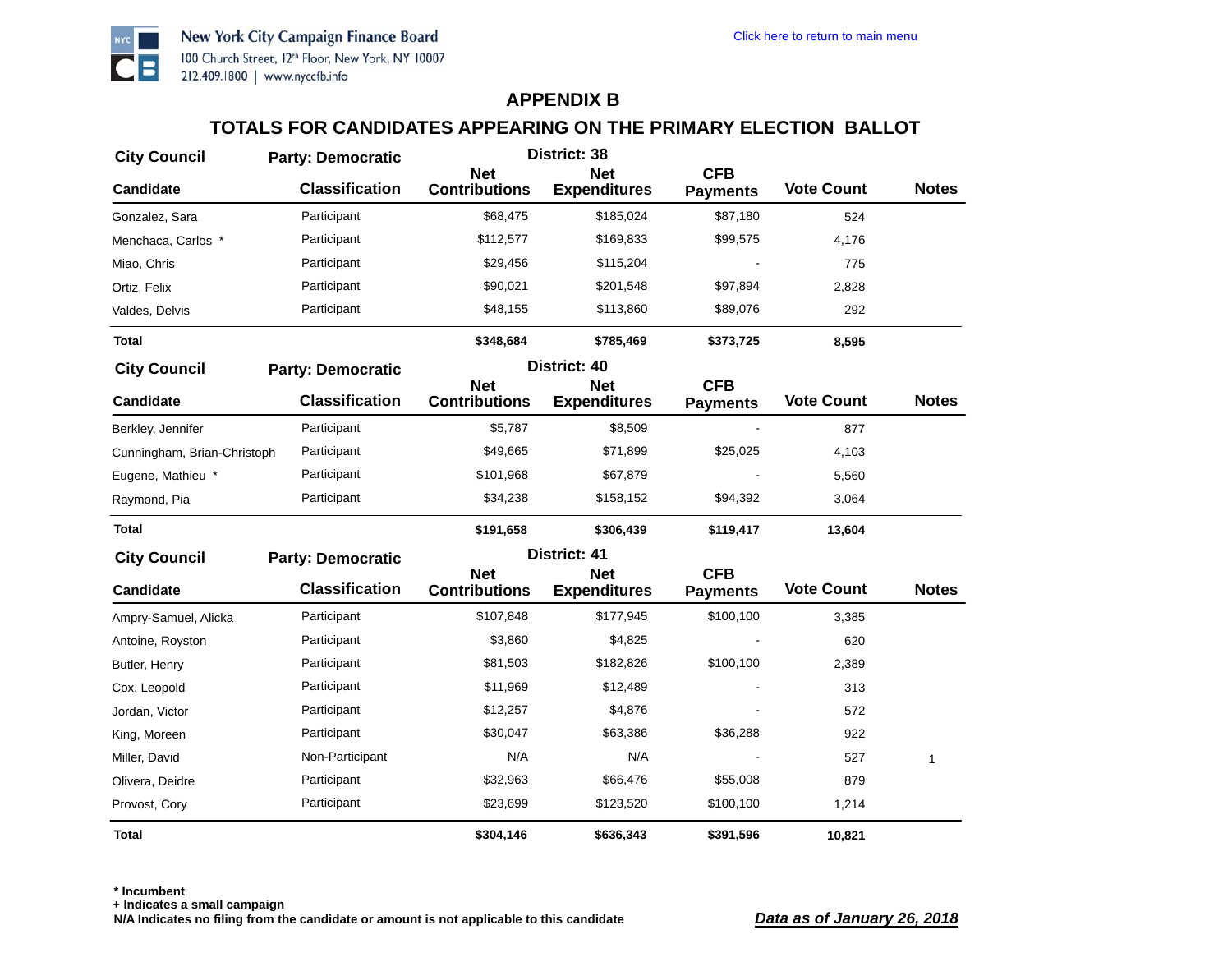

# **TOTALS FOR CANDIDATES APPEARING ON THE PRIMARY ELECTION BALLOT**

| <b>City Council</b>     | <b>Party: Democratic</b> | District: 42                       |                                   |                               |                   |              |
|-------------------------|--------------------------|------------------------------------|-----------------------------------|-------------------------------|-------------------|--------------|
| <b>Candidate</b>        | <b>Classification</b>    | <b>Net</b><br><b>Contributions</b> | <b>Net</b><br><b>Expenditures</b> | <b>CFB</b><br><b>Payments</b> | <b>Vote Count</b> | <b>Notes</b> |
| Barron, Inez *          | Participant              | \$37,130                           | \$72,437                          | \$60,420                      | 7,475             |              |
| Hormeku, Mawuli         | Participant              | \$19,866                           | \$23,841                          |                               | 1,450             |              |
| <b>Total</b>            |                          | \$56,996                           | \$96,278                          | \$60,420                      | 8,925             |              |
| <b>City Council</b>     | <b>Party: Democratic</b> |                                    | District: 43                      |                               |                   |              |
| <b>Candidate</b>        | <b>Classification</b>    | <b>Net</b><br><b>Contributions</b> | <b>Net</b><br><b>Expenditures</b> | <b>CFB</b><br><b>Payments</b> | <b>Vote Count</b> | <b>Notes</b> |
| Brannan, Justin         | Participant              | \$134,184                          | \$198,290                         | \$100,100                     | 3,670             |              |
| Carroll, Kevin Peter    | Participant              | \$67,392                           | \$116,683                         | \$97,642                      | 604               |              |
| Chirico, Vincenzo       | Participant              | \$46,842                           | \$127,780                         | \$83,376                      | 761               |              |
| El-Yateem, Khader       | Participant              | \$113,323                          | \$160,315                         | \$100,100                     | 2,932             |              |
| Tong, Nancy             | Participant              | \$76,635                           | \$150,917                         | \$76,370                      | 1,504             |              |
| <b>Total</b>            |                          | \$438,376                          | \$753,985                         | \$457,588                     | 9,471             |              |
| <b>City Council</b>     | <b>Party: Republican</b> |                                    | District: 43                      |                               |                   |              |
| <b>Candidate</b>        | <b>Classification</b>    | <b>Net</b><br><b>Contributions</b> | <b>Net</b><br><b>Expenditures</b> | <b>CFB</b><br><b>Payments</b> | <b>Vote Count</b> | <b>Notes</b> |
| Capano, Robert          | Participant              | \$46,281                           | \$116,950                         | \$88,889                      | 579               |              |
| McCabe, Liam            | Participant              | \$61,888                           | \$162,895                         | \$100,100                     | 1,318             |              |
| Quaglione, John         | Participant              | \$100,931                          | \$153,589                         | \$100,100                     | 1,865             |              |
| Regina-Potter, Lucretia | Non-Participant          | \$671                              | \$731                             |                               | 182               |              |
| <b>Total</b>            |                          | \$209,771                          | \$434,165                         | \$289,089                     | 3,944             |              |
| <b>City Council</b>     | <b>Party: Democratic</b> |                                    | District: 45                      |                               |                   |              |
| <b>Candidate</b>        | <b>Classification</b>    | <b>Net</b><br><b>Contributions</b> | <b>Net</b><br><b>Expenditures</b> | <b>CFB</b><br><b>Payments</b> | <b>Vote Count</b> | <b>Notes</b> |
| Cespedes, Louis         | Non-Participant          | \$9,620                            | \$9,423                           |                               | 948               |              |
| Williams, Jumaane *     | Non-Participant          | \$222,849                          | \$202,406                         |                               | 9,008             |              |
| Total                   |                          | \$232,469                          | \$211,829                         |                               | 9,956             |              |

**\* Incumbent**

**+ Indicates a small campaign**